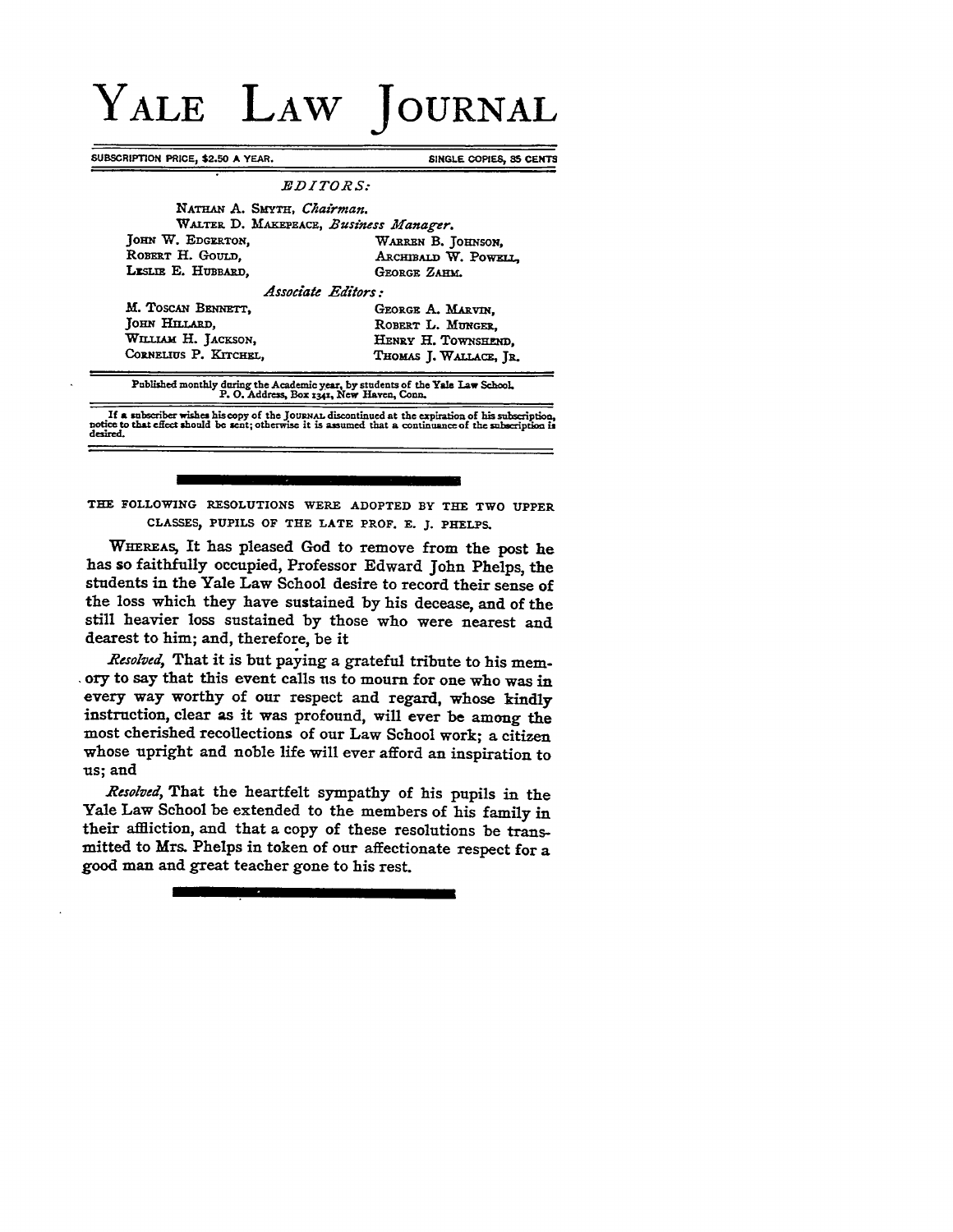## INTERNATIONAL LAW-PRIZES.

It is rather exceptional to find actual adjudication upon questions of international law, and were it only for this fact, the recent decision of the United States Supreme Court, in the case of *In re* Pugnette Habana, The Sola, 20 Sup. Ct. Rep. 290, would be of interest. But the case presents a point which has very seldom arisen, and about which there is much diversity of opinion, thus making it of particular interest. It arose out of the seizure during the recent war with Spain, of certain fishing vessels flying the Spanish flag, manned **by** Spaniards, but carrying no arms, and engaged only in the peaceful trade of fishermen. These vessels were condemned as prizes of war and the Supreme Court now holds their condemnation unlawful. Fuller, Harlan and McKenna, J. **J.,** dissenting.

The question involved in this case is dependent directly upon the development of international law. It touches upon just that period in the development of a rule of law where it merges from the state of comity and custom into the actual embodiment as a recognized rule. In the early days it was a matter of comity to except fishing smacks from capture. They were the means of providing sustenance for the peasant population of a nation, and for that reason were looked upon with favor. This view was held as early as 1784, during the difficulties that arose between England and Holland. 2 *Code Des Prizes* 721-9Ol, and again during the Portugal-French troubles in **18ol.** 2 *De Cussy Droit Maritime* 166. It was then distinctly recognized as a rule of comity and not of legal decisions, and the dissenting justices in the present case still hóld to this view. But in the opinion of the court exemption of fishing smacks from capture can no longer be considered a matter of comity, but a rule of international law, to be recognized and sanctioned as such. Treating this exemption as a matter of comity possesses many obvious advantages, the surrender of which was not, perhaps, altogether wise. Yet so uniform and oft repeated does this custom seem to have been, and so in line with the general tendency of international law in its relation to the government of war, that the correctness of the court's decision can hardly be questioned.

## **CONSTITUTIONAL** LAW-INTERFERENCE WITH INTERSTATE **COM-**MERCE BY QUARANTINE REGULATIONS-PARTIES.

The Supreme Court in deciding the case of *State of Louisiana v. State of Texas et al., 20* Sup: Ct. Rep. **251,** permits legal uncertainty to still obscure the division line at which internal police powers and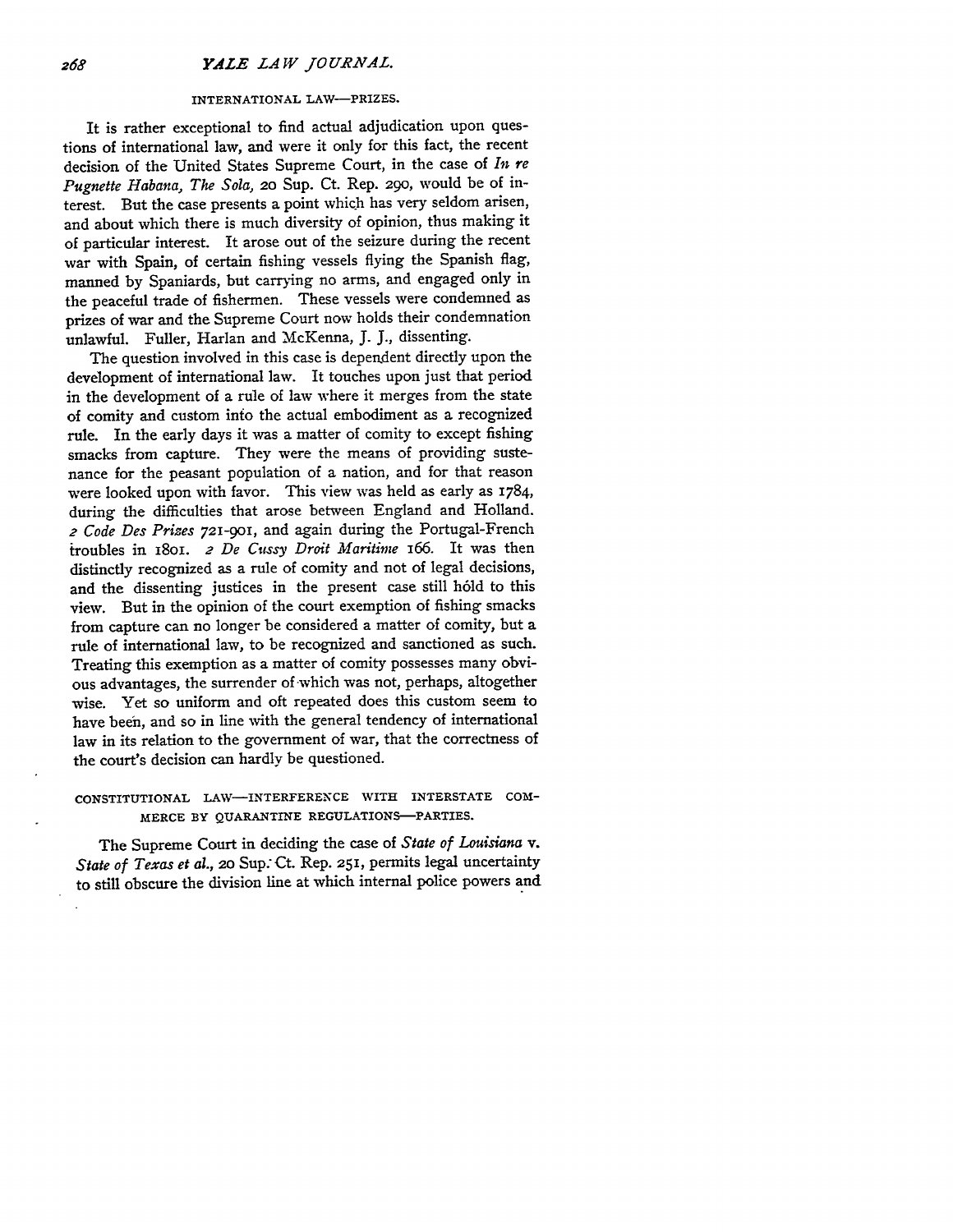the regulation of interstate commerce overlap. The facts reveal a unique question of law. We find a complaint held demurrable in which the Governor and Health Officer of Texas, empowered by legislative authority to regulate quarantines, are alleged as unlawfully restricting interstate commerce by placing an embargo on all goods from New Orleans, under pretext of quarantine regulations because of a single case of smallpox in that city, but ulteriorly for the purpose of excluding Louisiana products for the benefit of home producers. Chief Justice Fuller, writing the opinion of the court, holds the alleged damage a grievance to the individual merchants, and not to the State. There can be no doubt of the correctness of this decision; nevertheless, the question remains: May a State at its pleasure exclude such interstate commerce as it chooses merely by advancing as a reason (either bona fide or by way of pretext). that the products are excluded as a police regulation for the health of its people. The present decision considered in connection with the'I ith amendment to the Federal Constitution and the decision- of the Supreme Court in the case of *State of New York v. State of Louisiana,* **1o8** U. **S.** 76, acquaints us with the fact that the inability of the State of Louisiana to be a proper party plaintiff in the preseit case is shared also by the particular merchants aggrieved, in consequence of their incapacity to sue a sovereign State. And further. the law passed by the Texas Legislature giving certain officials discretionary power to regulate quarantines is perfectly valid as a police regulation. *New York v. Mich., II* Pet. **io2,** Story Const. L., 5th Ed., Vol. 2, 22 n. The wrong lying in the action of the officers in its enforcement.

A substitution of the officers instead of the State as respondents would then permit the individual merchants to bring their bill. The only difficulty remaining being the discretionary public character of respondents' official duties. But if the embargo be so unreasonable as to amount not to misdirected discretion, but to a wilful and malicious act, under pretext of discharging official duty, such officials are held amenable to suit for damages or an injunction. *Cooley on Torts,* i88o Ed. 378, the act being "colore officio ;". *Perry* v. *Reynolds,* **53** Conn.

Still the question remains if bona fide yet unreasonable police regulations interfere with interstate commerce, do the courts afford relief? The strongest argument for the negative of this question is found in the oleomargarine case, **127** U. **S.** 678, in which case the Supreme Court refused to inquire into the reasonableness of a law 'interfering with interstate commerce in forbidding the sale oleo-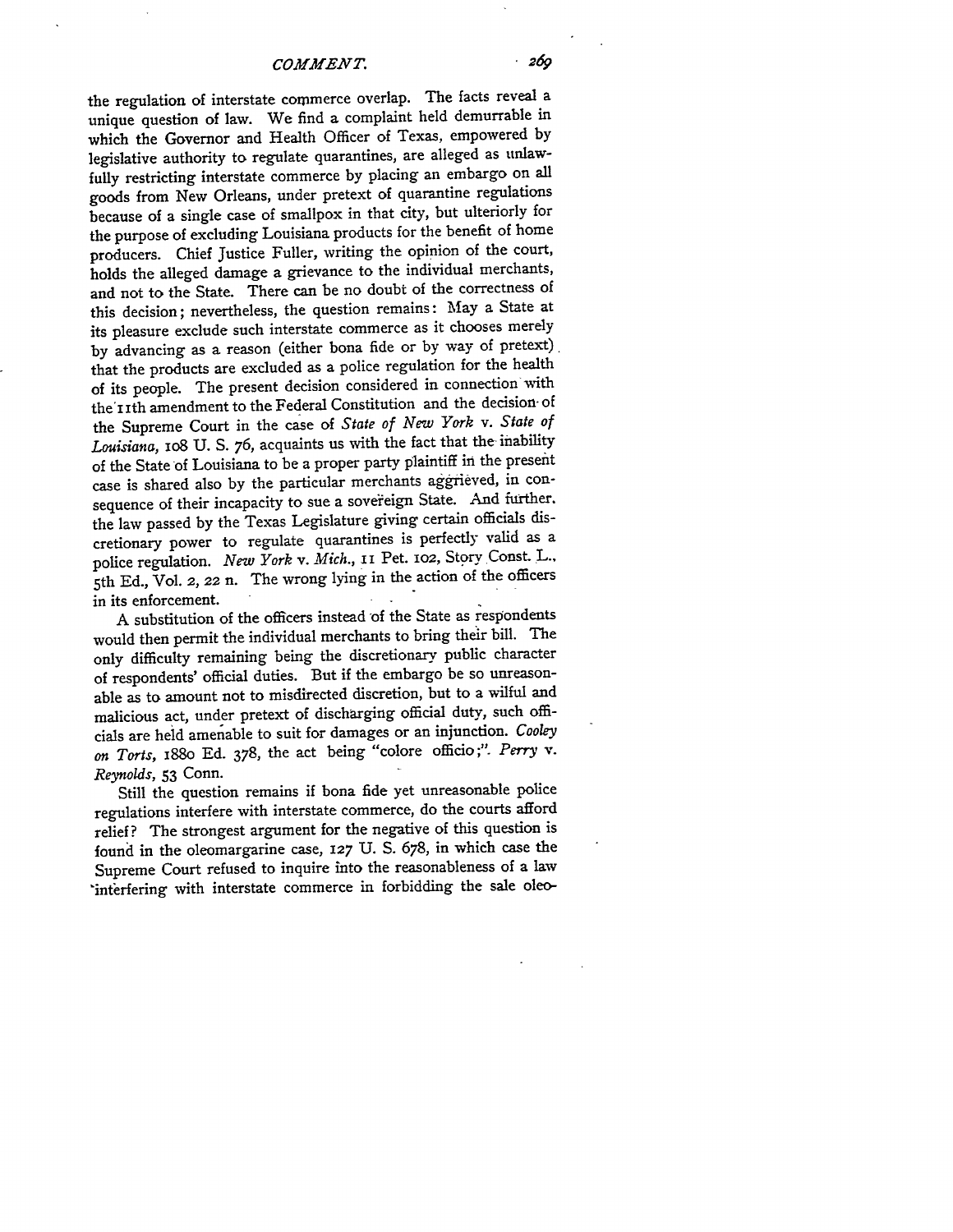margarine as a police regulation in protection of health, even though **it** was shown that oleomargarine was a healthful food. Judge Dillon's criticism of the case is very severe, declaring such a decision enough to make one's blood tingle. *Dillon Mun. Cor., p. 21* n. However, the better rule is set forth in a number of well considered cases discussed in the case of Minn. *v. Barber,* 136 **U. S. 313.** In this case an act providing for the inspection of cattle, sheep, etc., before killing was declared void as an unreasonable police regulation interfering with interstate commerce, the court making special inquiry into the reasonableness of the regulation. The weight of authority seems clearly to support the proposition that every citizen of the United States has a right to export his goods into a sister State, unless it interferes with *proper* police regulations of such State, without regard to what that State may consider a proper regulation.

Hence, in the present case, even though the Texas officials act bona fide and in the exercise of discretion, still, it seems, if the regulation be unreasonable, the New Orleans merchants might file a non-demurrable bill, alleging these facts, as the regulation must be subjected to a test of reasonableness **by** the court, and not determined **by** the bona fide exercise of State officials' discretion.

Justice Brown, in his concurring opinion, also suggests that the State of Louisiana might maintain such a bill were the embargo against the products from the entire State.

## **"SURVIVAL ACTS'--INSTANTANEOUS DEATH-AMOUNT** OF **DAMAGES.**

In the case of *Broughel v. Southern New England Telephone Company,* 45 Atl. Rep. 435, the Supreme Court of Connecticut has established the doctrine that instantaneous death does not prevent the personal representative of the-deceased from recovering substantial damages for his intestate's death occurring through defendant's negligence. The Connecticut statute belongs to that class of acts which have been called "survival acts," *i. e.,* acts providing that decedent's cause of action shall survive to the administrator or beneficiaries as distinct from those acts which create a new right of action to the beneficiaries for their loss. Under the latter class of actions, of course, the period within which death results cannot affect the cause of action, but under the "survival acts" Massachusetts and Mississippi hold that no recovery can be had where death is instantaneous, as there is no cause of action to survive an instantaneous death. This objection could be of no weight in Connecticut, as the statute was amended so that the cause of action